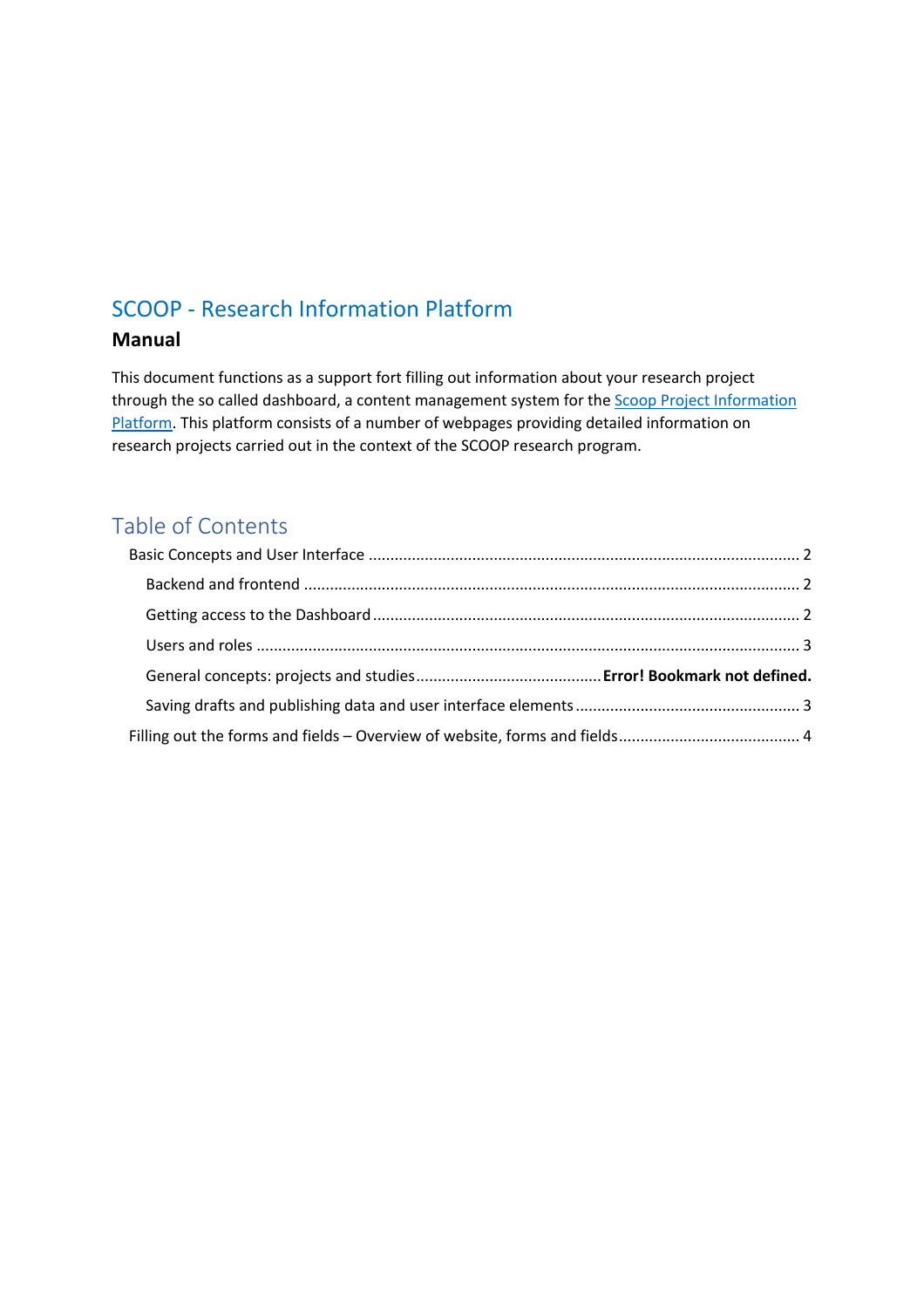## Basic Concepts and User Interface

## Research projects and studies

The SCOOP information platform is a web-based information system in which you can describe your research in detail and share the information with your SCOOP-colleagues as well as the rest of the world. You do so by providing information about two basic 'objects', sc. an overarching a research project and the specific studies of that project.

A research project can best be understood as an entire PhD trajectory, consisting of at least one, but in practice more often of multiple studies, or sub-projects. In general as study represents the research activities for one specific publication.

In the logic of this information platform, a study must always be attached to a research project.

### Backend and frontend

The platform consists of a frontend, the actual website which offers information on the research projects which are undertaken within the SCOOP program to anyone who is interested, and backend, a Dashboard used for managing the content of the website.

The backend is only accessible to researchers of SCOOP and a number of staff. The frontend is accessible for the entire world.

### Getting access to the Dashboard

If you don't have access to the Dashboard, please ask the SCOOP program secretary to arrange for an user account for you. Once you are registered as a user, you'll receive a mail requesting you to confirm your account by clicking on a link. By doing so you will be navigated to a webpage where you can add profile information and set your password, or have a password generated.

Some mails contain your account information (incl. your password) and no link to the profile page. In those cases you can navigate to the profile page yourself, log in with the credentials you've been provided with and change your password.

This profile page has three elements:

- 1. A top menu containing the options *My Sites*, *Scoop DB,* '*+ New'* . Here you can toggle between the dashboard and the frontend.
- 2. A menu in the left side bar, containing among other, the options *Projects, Studies* and, depending on your role, *Users.*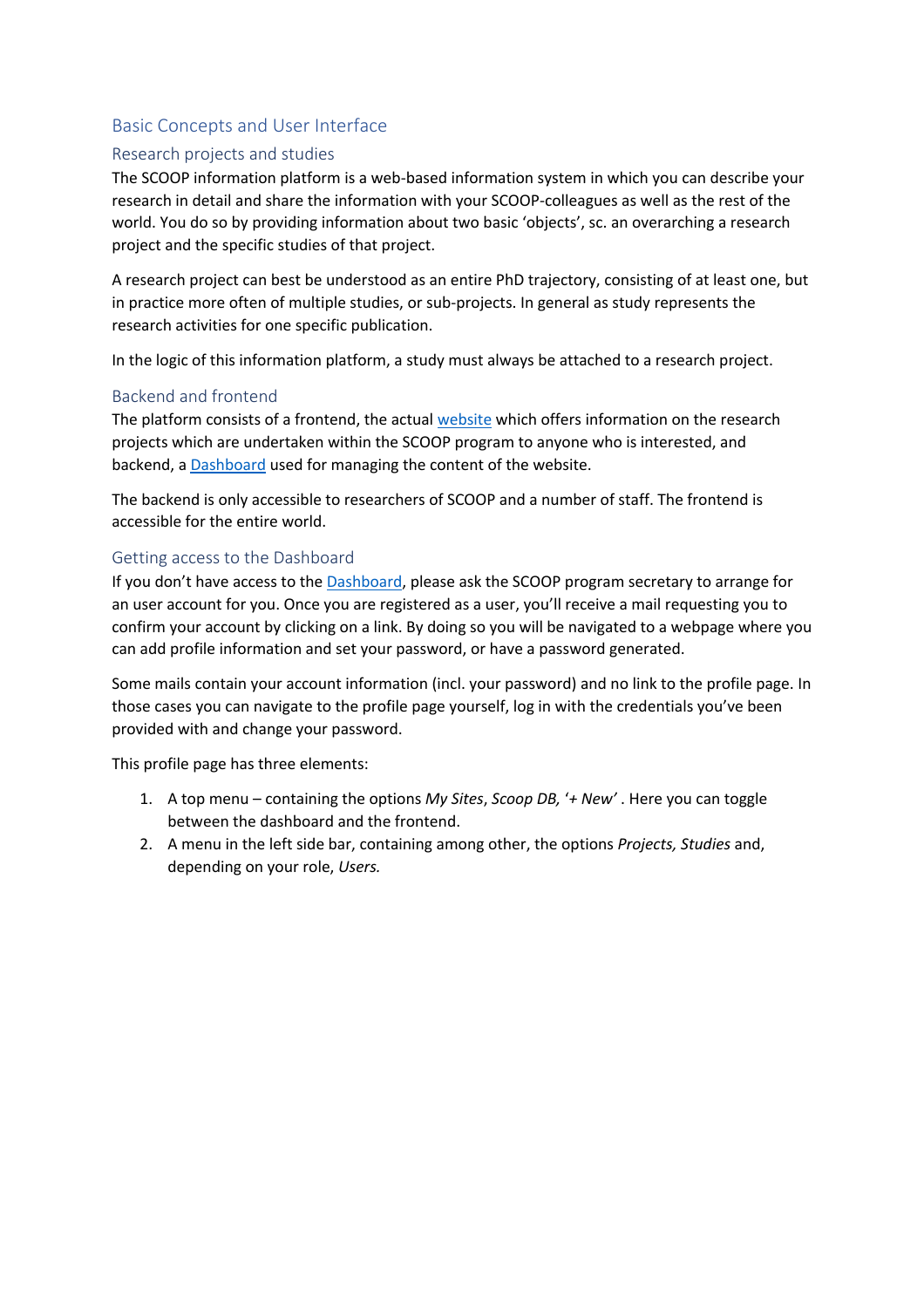| Scoopwebsite   Jitsi Meet<br>AFSPELEN<br>$\times$                               | Profile < SCOOP DB - WordPre: X | $+$                                                                                           |                              |            |   |                           |                   | σ   |   |
|---------------------------------------------------------------------------------|---------------------------------|-----------------------------------------------------------------------------------------------|------------------------------|------------|---|---------------------------|-------------------|-----|---|
| ⋒<br>C<br>$\leftarrow$                                                          | $\circ$                         | A https://scoop-db.wp.hum.uu.nl/wp-admin/profile.php                                          |                              | ☆          | ☺ | <b>up</b>                 |                   |     |   |
| □ Administration □ News □ Research □ Research 2 □ Shopping □ Social □ Worldview |                                 |                                                                                               |                              |            |   |                           |                   |     |   |
| A My Sites A SCOOP DB + New                                                     |                                 | Delen stoppen<br>1 U deelt uw volledige scherm.                                               | $\overline{a}$               |            |   |                           |                   | Hi. |   |
| <b>2</b> Dashboard                                                              |                                 |                                                                                               |                              |            |   |                           |                   |     |   |
| <b>P</b> <sub>1</sub> Media                                                     |                                 | Share a little biographical information to fill out your profile. This may be shown publicly. |                              |            |   |                           |                   |     |   |
| Projects                                                                        | <b>Profile Picture</b>          |                                                                                               |                              |            |   |                           |                   |     |   |
| Studies                                                                         |                                 |                                                                                               |                              |            |   |                           |                   |     |   |
| Profile                                                                         |                                 |                                                                                               |                              |            |   |                           |                   |     |   |
| Collapse menu                                                                   |                                 | You can change your profile picture on Gravatar.                                              |                              |            |   |                           |                   |     |   |
|                                                                                 | <b>Account Management</b>       |                                                                                               |                              |            |   |                           |                   |     |   |
|                                                                                 | <b>New Password</b>             | 8&Cmjv*De7g*52&f4zupUb@Y                                                                      | $\mathcal{D}$ Hide<br>Cancel |            |   |                           |                   |     |   |
|                                                                                 |                                 | <b>Strong</b>                                                                                 |                              |            |   |                           |                   |     |   |
|                                                                                 |                                 |                                                                                               |                              |            |   |                           |                   |     |   |
| <b>Sessions</b>                                                                 |                                 | Log Out Everywhere Else                                                                       |                              |            |   |                           |                   |     |   |
|                                                                                 |                                 | You are only logged in at this location.                                                      |                              |            |   |                           |                   |     |   |
|                                                                                 | <b>Author fields</b>            |                                                                                               |                              |            |   |                           |                   |     |   |
|                                                                                 |                                 |                                                                                               |                              |            |   |                           |                   |     |   |
|                                                                                 |                                 |                                                                                               |                              | △ □ 后梦 (1) |   | <b>NLD</b><br><b>INTL</b> | 09:31<br>2-9-2021 |     | 畼 |

*Illus. 1 – The dashboard: changing your password on the profile page. In left frame the menu items for managing Projects, Studies and Users*

A central pane containing different information cq. registration-forms depending on the menu items you've chosen.

### Users and roles

As a user you have one of the following roles, each of which determining what you can do:

#### 1. Scoop Author:

Can create projects and studies, update or delete his own projects/studies and publish his own projects/studies.

#### 2. Scoop Editor:

Can create, update and delete projects and studies, as well as (de)publish these, also when he is not the initial creator.

#### 3. Scoop Manager:

The same right as the Scoop Editor plus the ability to create or delete users and change their roles.

#### 4. Scoop User Manager:

Can create or delete users and change their roles.

#### Saving drafts and publishing data and user interface elements

Content added via the dashboard is not immediately visible on the website. It is stored as draft. Only after you explicitly *Publish* information it will be made publicly visible via the website. Rules with regard to mandatory fields are only checked when publishing content, enabling you to work over an

entry over multiple sessions without having to abide to all the rules.

If you are a user with a *Scoop* 

Switch to draft Preview Update

*Author* role, you can only *Illus. 2 - 'Depublishing' content -switching to draft*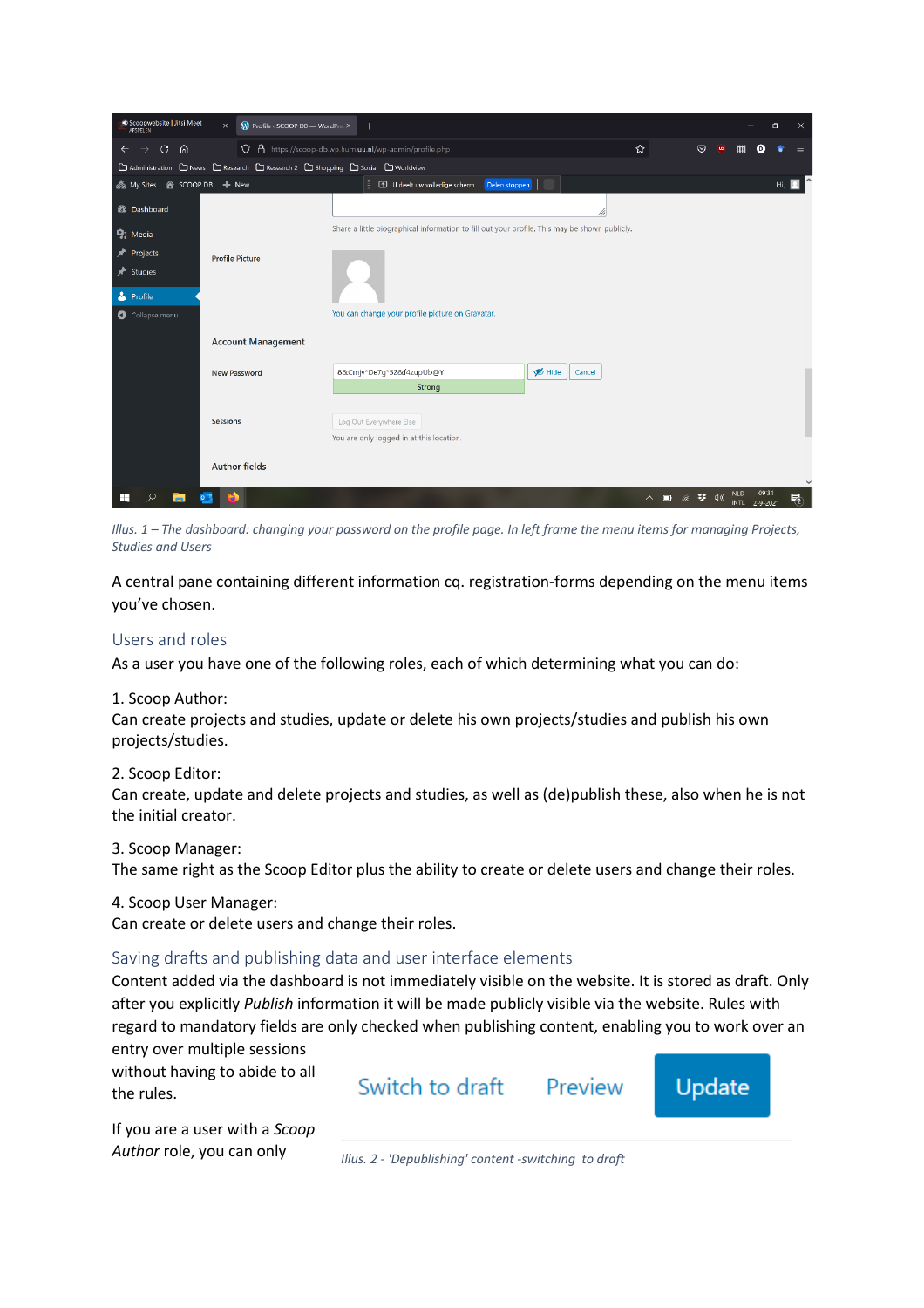(de)publish your own research project(s) and studies. You do so by choosing *Switch to draft* 

## **Project Description \***

Describe this research project

#### *Illus. 3- A \*-sign indicating a mandatory field*

Mandatory fields are marked with a \*. Some fields are conditionally mandatory. E.g. you do not have to register the researchers connected to a research project, but if you do, you must provide for at least a first name (or initials) and a family-name. If you leave open any mandatory fields, the system will highlight these at the moment you try to publish your content.

In some cases you can add multiple

values, e.g. multiple researchers linked to a project, multiple keywords or multiple locations covered by a study. There are two ways you can add these multiple values. Either you have the opportunity to tick multiple boxes or you have the opportunity to create a new field by clicking the Add Row button.

*button.*

Some fields offer a list of values from which you can pick multiple values and/or add new values, e.g. in the fields *Subject* and *Keywords*. You can add a value after pressing the '+' in the border of the field.

The Dashboard is a standard backend offered by the WordPress platform. Unfortunately some standard functionality cannot be changed. In this regard, please pay attention to the following two issues.

# Add title

Start writing or type / to choose a block

*Add title*) will be presented on the website.

 $+$ 

In the second place there is at the end of a registration form a section offering to set some

Relevanssi post controls Pin this post A comma-separated list of single word keywords or multi-word phras parameters, titled *Relevassni post controls* . However, this functionality does not work on the platform. Unfortunately we cannot change the form.

You find detailed list of all fields with a short explanation in the next section.

## Filling out the forms and fields – Overview of website, forms and fields

The primary goal of the the SCOOP Research Information platforms is to inform your direct colleagues in the SCOOP programme as well as interested researchers about the specifics of your research. You are challenged to provide as much information as you consider relevant for

## *Illus. 4 – Adding mulitple values via the add row*

**Add Row** 

Work package

Indicate the SCOOP work package this research project belongs to  $\bigcap$  Care  $\sqrt{\phantom{a}}$  Inclusion  $\sqrt{\phantom{a}}$  Theory  $\bigcap$  Work

*Illus. 5 - Adding multiple values by ticking boxes*

In the first place special attention for the fields *Project Title* and *Study Title* The two fields deviate the are presented offered as large fields with the option to add sub-title. However, only the text entered in the main field (indicated by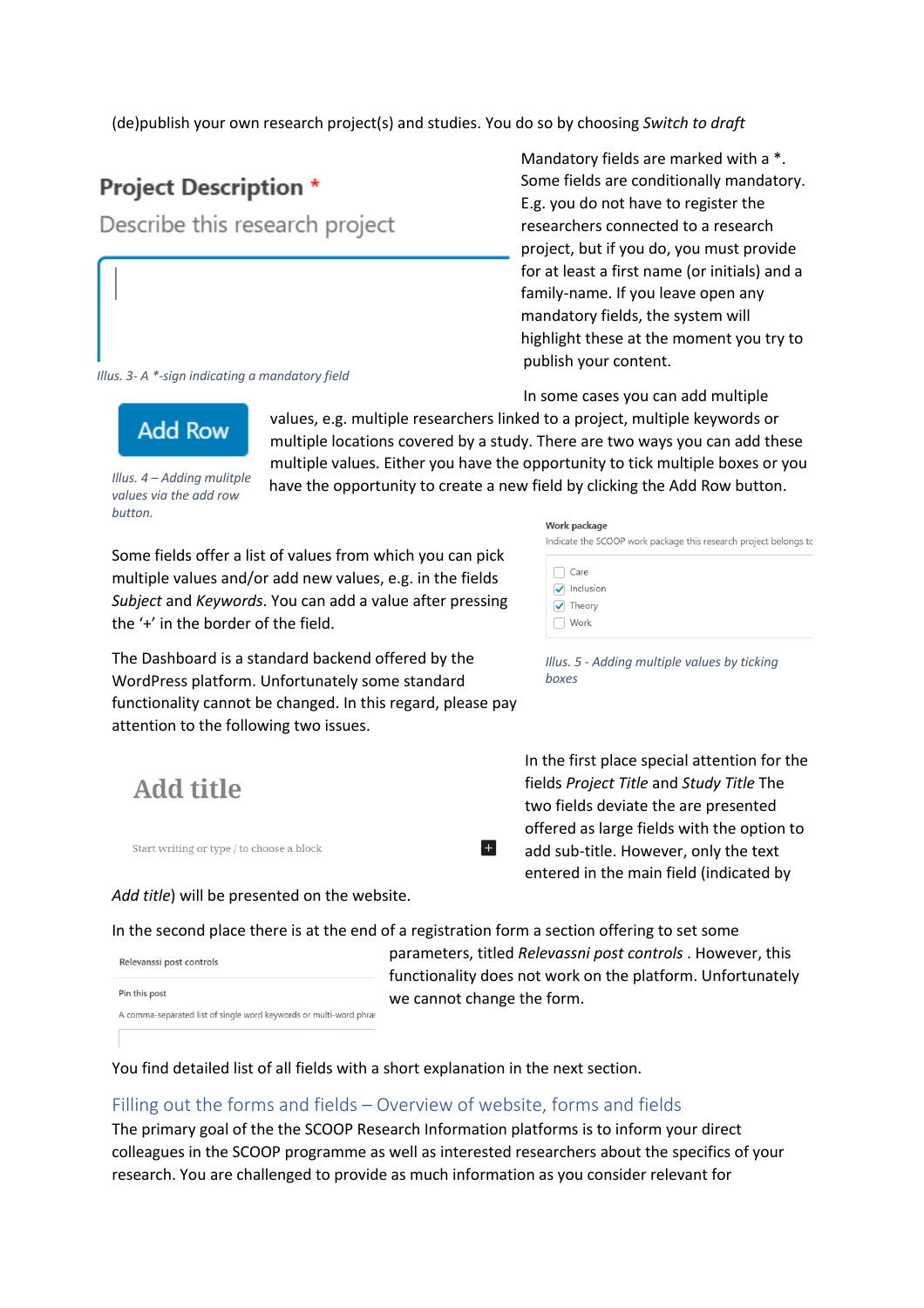colleagues. However, be aware that all information you enter will be visible for every visitor of the website. Hence do not store confidential information.

The SCOOP program covers different academic disciplines and hence the platform cater for the registration of different types of research. As a result you might find fields in the registration forms which you deem to be irrelevant for your type of research. Simply skip those fields which you deem irrelevant.

The frontend of the system offers four types of screens.



1. The  $S_{COO}$  matrix – a navigational aid providing an overview of the pre-defined *Workpackages*, *Sustainability Threats* and *Challenges* which are distinguished within the SCOOP program. Clicking one of these navigates you to a general project page, listing all the projects ordered under that specific *Workpackage*, *Sustainability Threat* or *Challenge.*

2. The all project page – provides an overview of all the projects and there most relevant attributes as well as a clickable link to all studies belonging to a project. There is also a filter and search interface available. All project- and study titles are clickable and navigate to the detail page of the clicked object.

3. A project detail page - provides all the information of a specific project and lists all the studies that are ordered under this project.

4. A studies detail page – provides an all the information of a specific study.

You can add Research Projects or Studies via the options in the and Prc Dashboard's left menu pane.

*Illus. 6 - Adding projects and studies via menu*

The overview down here lists all fields available and how you should fill them out. They are divided between fields to describe a project

and fields to describe a study. Some fields are grouped, e.g. those to describe a researcher, the groups are not indicated in the list.

The values in the list stand for the following:

**Field label**: the name of a field on the user interface

**Mand (Y/N/C)**: whether a field is mandatory. Possible values are Y(es), N(o) or C(onditional). Conditional fields occur in field groups and indicate that if no value is registered the group is not mandatory, but if you start filling out values than these particular fields are mandatory. Example. You don't have to add variables, but if you do you must provide a variable name and description.

**Rep. (Y/N/E)**: indicates whether a field is either repeatable (R), extendable (E) or neither (N). An extendable field consists of a list of values and offers the option to extend the list with values defined by yourself. For example the fields Subject and Audience are extendable fields. A repeatable (group of) fields which can be repeated by a *Add Row* button. The fields in the group used to describe researchers function as an example of this type.

**Description:** a description of the expected content of field.

*Fields Project-Form*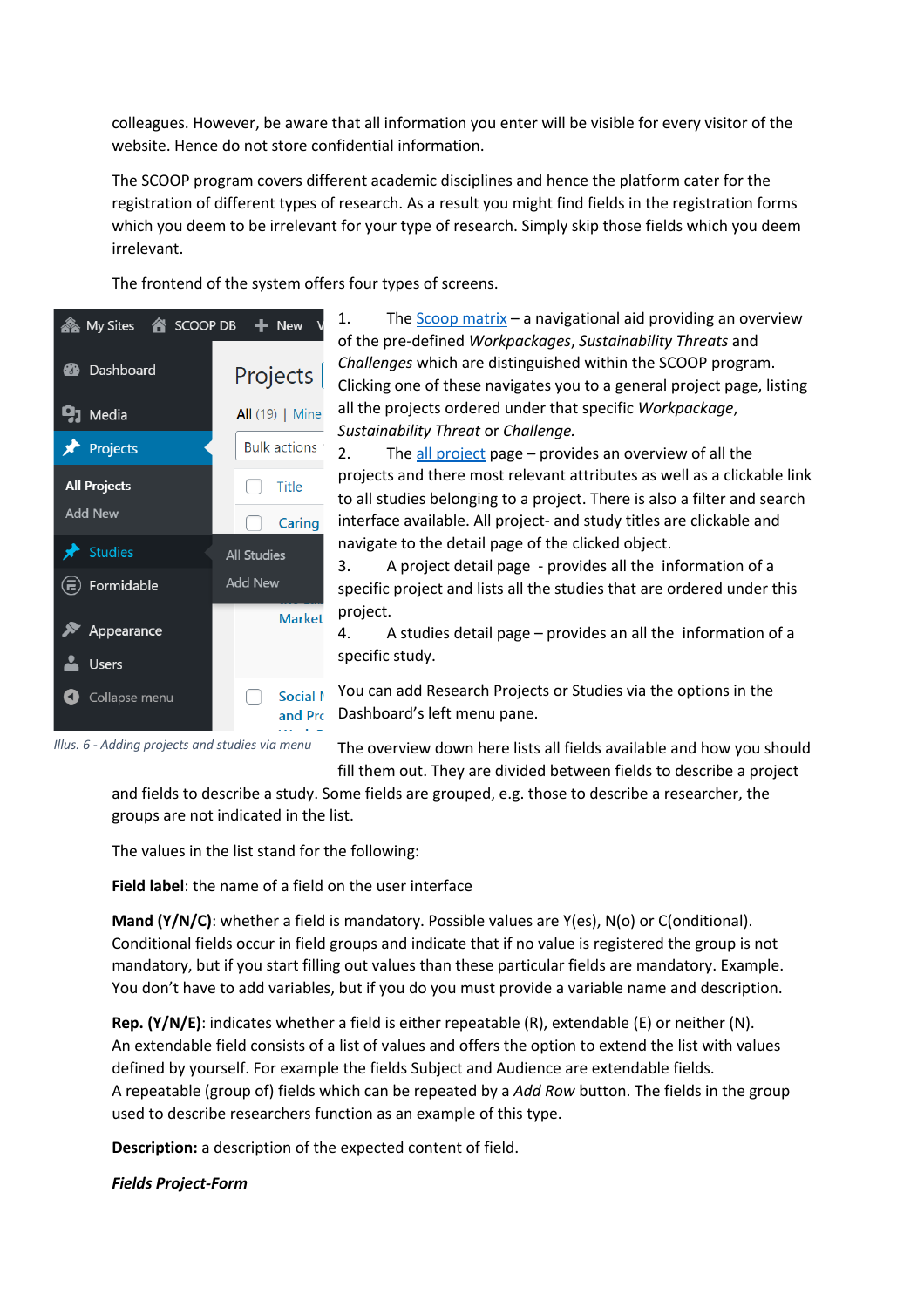| <b>Fields Research Project</b> |              |              |                                                                                                                 |
|--------------------------------|--------------|--------------|-----------------------------------------------------------------------------------------------------------------|
| <b>Field label</b>             | Mand (Y/N/C) | Rep. (R/N/E) | <b>Description</b>                                                                                              |
| Title                          | Υ            | N            | Title of the Research project. Do not fill out a sub-title, it                                                  |
|                                |              |              | will not be displayed on the website.                                                                           |
| Short Description              | Y            | N            | A short description (200 char. max) of the research                                                             |
|                                |              |              | project. Always to be shown under project title.                                                                |
| Description                    | Y            | N            | A long description of the research project. Presented on                                                        |
|                                |              |              | project detail page. N.B. on the website the text is                                                            |
|                                |              |              | rendered unformatted, i.e. formatting element like new                                                          |
|                                |              |              | lines and bold or italic characters are not shown.                                                              |
| Link to Scoop                  | N            | N            | Provide the URL of the project description on the Scoop-                                                        |
|                                |              |              | program website. The link text will not be rendered on                                                          |
|                                |              |              | the web site. Instead the standard text 'To Scoop                                                               |
|                                |              |              | website' is used as link-text.                                                                                  |
| Project start                  | N            | N            | Starting date of the project. Either enter value by using                                                       |
|                                |              |              | the date picker or type in using date-format                                                                    |
|                                |              |              | dd/mm/yyyy.                                                                                                     |
| End date                       | N            | N            | End date of the project. Either enter value by using the                                                        |
|                                |              |              | date picker or type in using date-format dd/mm/yyyy.                                                            |
| Theoretical                    | N            | N            | Describe against what theoretical the research take                                                             |
| background                     |              |              | place. N.B. on the website the text is rendered                                                                 |
|                                |              |              | unformatted.                                                                                                    |
| Research Design                | N            | N            | Describe the overall research strategy in this project.                                                         |
|                                |              |              | N.B. on the website the text is rendered unformatted.                                                           |
| Subject                        | N            | R/E          | Keywords to characterize your research project. Field is                                                        |
|                                |              |              | repeatable and the list of values offered is extendable.                                                        |
| Audience                       | N            | R/R          | Keywords to characterize the targeted audience of your                                                          |
|                                |              |              | research project. Field is repeatable and the list of values                                                    |
|                                |              |              | offered is extendable.                                                                                          |
| Work Package                   | N            | R            | The SCOOP work package this research project belongs                                                            |
|                                |              |              | to. Is part of the SCOOP taxonomy. If in doubt, ask your                                                        |
|                                |              |              | super visor or the secretary of the program. N.B. the                                                           |
|                                |              |              | internal coherence between the different SCOOP                                                                  |
|                                |              |              | taxonomy-elements (Sustainability threat and Challenge)                                                         |
|                                |              |              | are not checked. Before you fill this out, check the                                                            |
|                                |              |              | SCOOP Matrix and assure you pick the correct value.                                                             |
| Sustainability threat          | N            | R            | The SCOOP sustainability threat this research project<br>addresses. Is part of the SCOOP taxonomy. If in doubt, |
|                                |              |              | ask your super visor or the secretary of the program.                                                           |
|                                |              |              | N.B. the internal coherence between the different                                                               |
|                                |              |              | SCOOP taxonomy-elements (Work Package and                                                                       |
|                                |              |              | Challenge) are not checked. Before you fill this out,                                                           |
|                                |              |              | check the SCOOP Matrix and assure you pick the correct                                                          |
|                                |              |              | value.                                                                                                          |
| Behavioral theory              | N            |              | If you work against the background of one of these three                                                        |
|                                |              |              | theories, please indicate.                                                                                      |
| Challenge                      | N            | R            | The SCOOP Challenge this research project addresses. Is                                                         |
|                                |              |              | part of the SCOOP taxonomy. If in doubt, ask your super                                                         |
|                                |              |              | visor or the secretary of the program. N.B. the internal                                                        |
|                                |              |              | coherence between the different SCOOP taxonomy-                                                                 |
|                                |              |              | elements (Work Package and Challenge) are not                                                                   |
|                                |              |              | checked. Before you fill this out, check the SCOOP Matrix                                                       |
|                                |              |              | and assure you pick the correct value.                                                                          |
| Funder                         | $\mathsf{C}$ | N            | Provide information about the funder. Specifically                                                              |
|                                |              |              | relevant for research projects not funded through the                                                           |
|                                |              |              | NWO gravity fund which finances the SCOOP program.                                                              |
| Grant ID                       | N            | N.           | If your research is financed through any other means                                                            |
|                                |              |              | then the NWO gravity fund, you might provide the Grant                                                          |
|                                |              |              | ID.                                                                                                             |
| Role                           | N            | R            | The role of a person within your research project. The                                                          |
|                                |              |              | role of PI is specifically reserved to be used when your                                                        |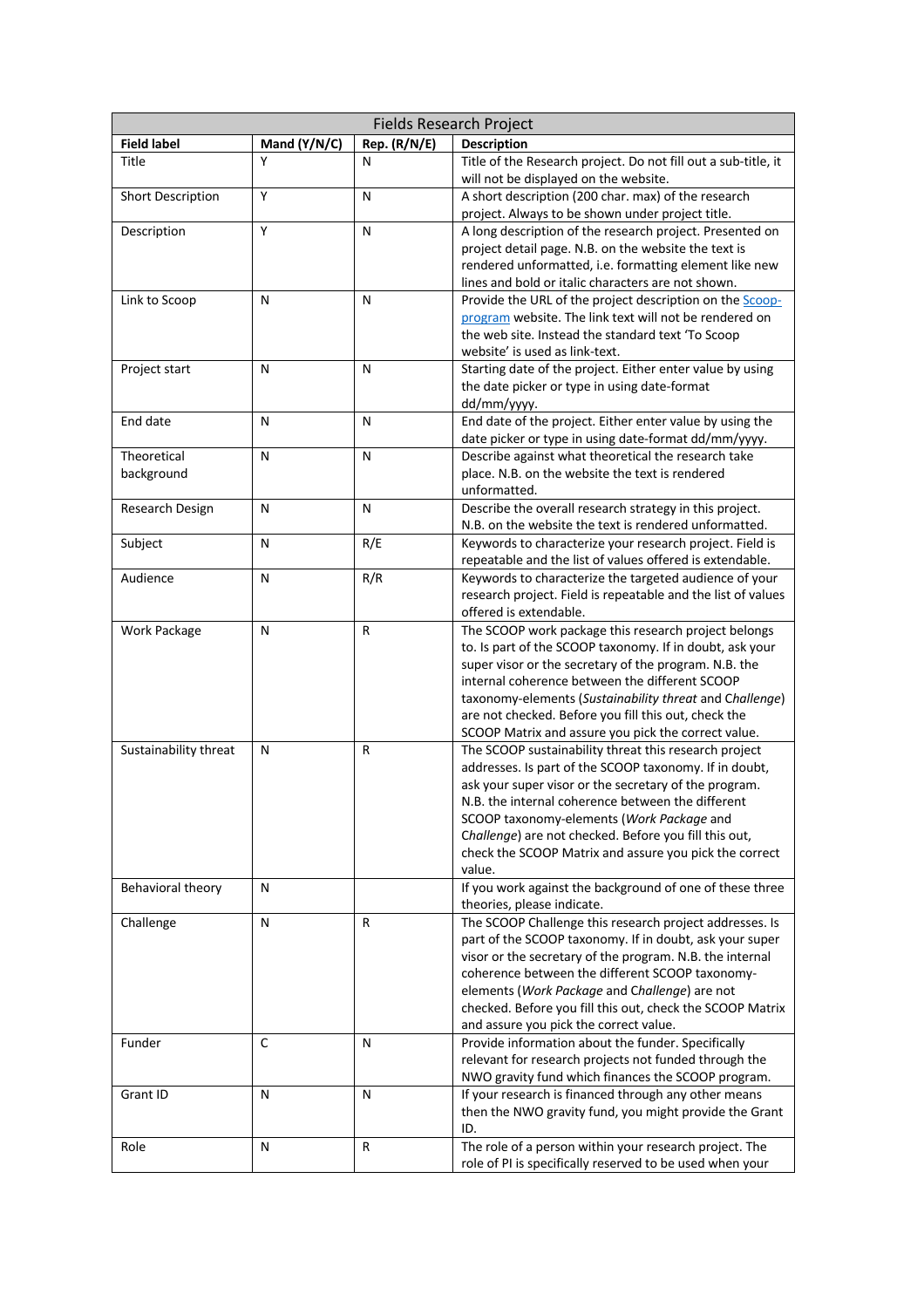|                            |   |   | research is not funded through the SCOOP program, as<br>in those cases prof. Wittek is PI.                                                                                                                                                                                                   |
|----------------------------|---|---|----------------------------------------------------------------------------------------------------------------------------------------------------------------------------------------------------------------------------------------------------------------------------------------------|
| Person title               | N | R | The academic title of a person within your research<br>project.                                                                                                                                                                                                                              |
| Person initials            | Y | R | The initials or name of a person within your research<br>project.                                                                                                                                                                                                                            |
| Person surname             | Y | R | The surname of a person within your research project. If<br>a link to the person's profile page has been provided in<br>the next field, then the text entered in this field becomes<br>clickable                                                                                             |
| Person profilepage<br>link | N | R | Provide a link to a profile page of a person. The link text<br>will not be rendered on the website. Instead, providing a<br>link results in the person's name being clickable on the<br>website.                                                                                             |
| Person ORCID               | N | R | The OCID is the chosen standard for uniquely identifying<br>persons (persistent person identifier). Please provide the<br>ORCID code. Only the code, as the system will provide<br>the suffice making the code clickable. If you don't have a<br>ORCID yet, create one on https://orcid.org. |
| Afilliation                | N | R | The (main) affiliation of the person.                                                                                                                                                                                                                                                        |
| Source name                | C | R | If there is any relevant external source related to this<br>research project. If a link to the source has been<br>provided in the next field, then the text entered in this<br>field becomes clickable.                                                                                      |
| Source link                | N | R | Provide a link to a profile page of a person. The link text<br>will not be rendered on the website. Instead, providing a<br>link results in the source's name being clickable on the<br>website.                                                                                             |

### **Fields Studies-form**

| <b>Fields Studies</b>      |              |              |                                                                                                                                                                                                                                                                                                                                                                                                                               |
|----------------------------|--------------|--------------|-------------------------------------------------------------------------------------------------------------------------------------------------------------------------------------------------------------------------------------------------------------------------------------------------------------------------------------------------------------------------------------------------------------------------------|
| <b>Field Label</b>         | Mand (Y/N/C) | Rep. (R/N/E) | <b>Description</b>                                                                                                                                                                                                                                                                                                                                                                                                            |
| Study title                | M            | N            | Title of study. Preferably different from project title.<br>When in doubt, why not use the (short) title of your<br>(planned) publication.                                                                                                                                                                                                                                                                                    |
| Description of study       | M            | N            | A description of your study.                                                                                                                                                                                                                                                                                                                                                                                                  |
| Study research<br>question | N            | N            | The research question(s) driving your research.                                                                                                                                                                                                                                                                                                                                                                               |
| Collection provenance      | N            | R            | What is the provenance of the data you'll be analysing in<br>this study (if any). This field is meant as an indication for<br>the possible availability of data via this study. If you use<br>'structured' data, stored externally, e.g. at CBS, please<br>indicate this. If you use sources/data stored in other<br>locations (e.g. archives of libraries) to which you refer in a<br>reference system and biography, you do |
| Data types                 | N            | $\mathsf{R}$ | Rough characterization of your data. Qualitative data:<br>unstructured, not discreet, e.g. an audio recording.<br>Quantitative data, structured data consisting of discrete<br>observations of a number of data points                                                                                                                                                                                                        |
| Collection methods         | N            | $\mathsf{R}$ | Pick the method(s) though which the data collection<br>created.                                                                                                                                                                                                                                                                                                                                                               |
| Personal data              | N            | $\mathsf{N}$ | Indicate whether there is personal data in the data<br>collection.                                                                                                                                                                                                                                                                                                                                                            |
| Conflict of interest       | N            | N            | Is there any conflict of interest(s) with regards to the data<br>(collection), the collection process or the research.                                                                                                                                                                                                                                                                                                        |
| Ethical assessment         | N            | N            | Has an ethical committee assessed the study.                                                                                                                                                                                                                                                                                                                                                                                  |
| Ethical committee          | N            | N            | If an ethical committee has assessed the study, please<br>indicate which committee at which institute.                                                                                                                                                                                                                                                                                                                        |
| Collection period start    | N            | N            | Start date of the period the data has been collected.                                                                                                                                                                                                                                                                                                                                                                         |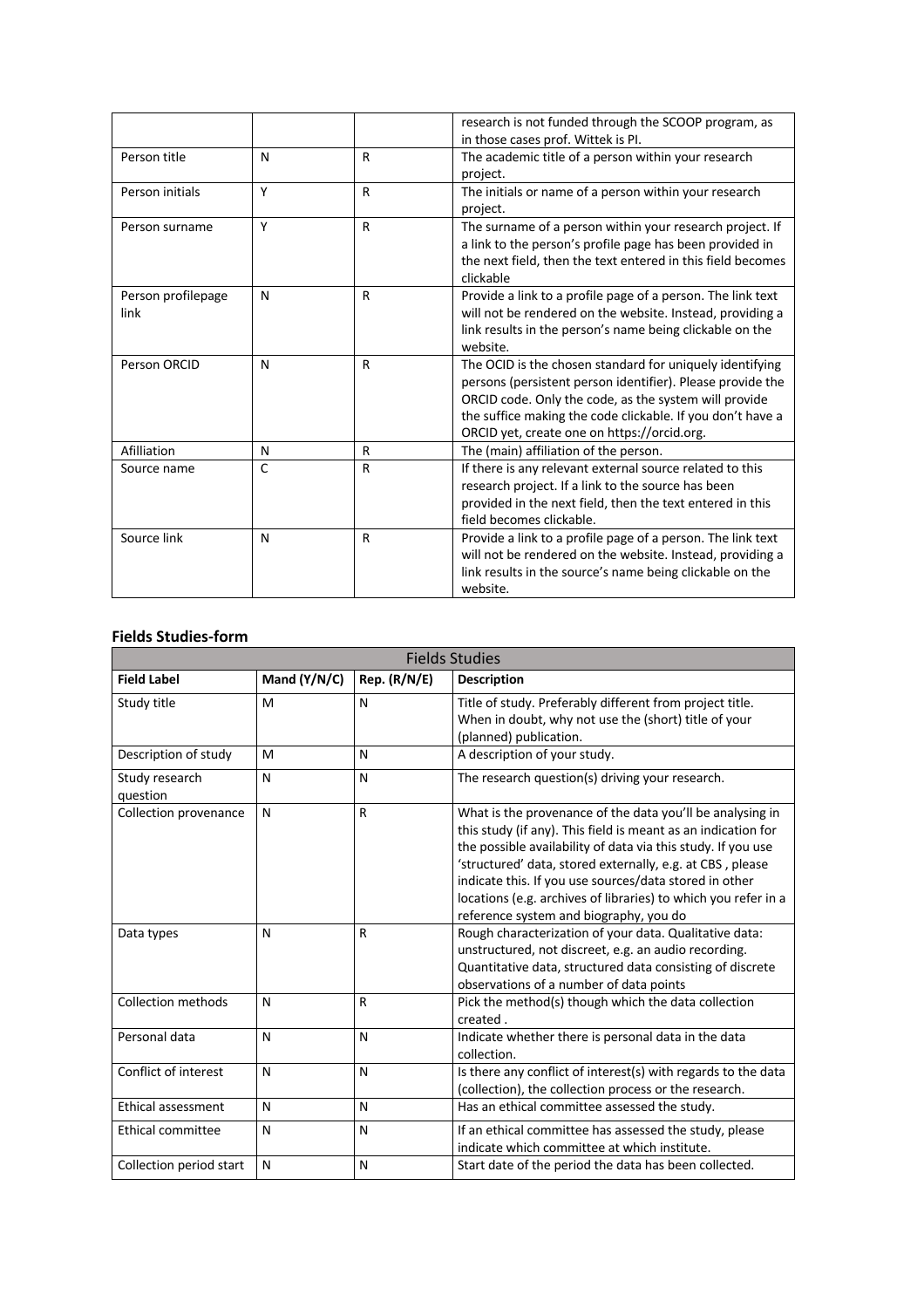| Collection period end | N            | N            | End date of the period the data has been collected.                                                                                                                                                                                                                                                                                                                                                           |
|-----------------------|--------------|--------------|---------------------------------------------------------------------------------------------------------------------------------------------------------------------------------------------------------------------------------------------------------------------------------------------------------------------------------------------------------------------------------------------------------------|
| Source name           | N            | R            | Provide the name of the (external) sources used for this<br>study. You can list archives, libraries, websites, book-<br>series, etc. Please provide details in the next description<br>field                                                                                                                                                                                                                  |
| Source Description    | N            | R            | Provide a description of the (external) sources used for<br>this study.                                                                                                                                                                                                                                                                                                                                       |
| Source link           | N            | R            | Provide a link to the (external) sources used for this study,<br>if available.                                                                                                                                                                                                                                                                                                                                |
| Unit                  | C            | R            | The unit of analysis in general terms, e.g. 'individuals' or<br>'groups'. Please provide details on the unit in the field<br>'Unit Description'.                                                                                                                                                                                                                                                              |
| Sample size           | Ν            | R            | Give an indication of size (number of units) of the sample<br>analysed in this study.                                                                                                                                                                                                                                                                                                                         |
| Sampling method       | N            | $\mathsf{R}$ | If relevant, describe the method the sample has been<br>created or the criteria for in- or exclusion of the sample.                                                                                                                                                                                                                                                                                           |
| Unit description      | N            | R            | Description of the unit in more detail. E.g. if the unit is<br>individuals, a description could be 'male sociology<br>students between 18 and 25 yrs.)                                                                                                                                                                                                                                                        |
| Variable type         | C            | R            | Indicate the type of variable                                                                                                                                                                                                                                                                                                                                                                                 |
| Variable name         | C            | R            | Indicate the name of a variable, if available a preferably a<br>standardized one, if available.                                                                                                                                                                                                                                                                                                               |
| Variable description  | Ν            | R            | Provide for a description of the variable.                                                                                                                                                                                                                                                                                                                                                                    |
| Variable link         | N            | R            | If you use standardized variables which are defined,<br>provide a link to such a definition, e.g. on wikipedia                                                                                                                                                                                                                                                                                                |
| Hypothesis            | C            | R            | If you work on the basis of hypotheses this is where,<br>please provide them here.                                                                                                                                                                                                                                                                                                                            |
| Theory                | N            | R            | Provide the theoretical background of a hypothesis.                                                                                                                                                                                                                                                                                                                                                           |
| Analysis name         | $\mathsf{C}$ | R            | If you work with specific statistical analyses, e.g. ANOVA,<br>regression, non-parametric tests, please list these.                                                                                                                                                                                                                                                                                           |
| Analysis description  | N            | R            | A description of the used analytical method                                                                                                                                                                                                                                                                                                                                                                   |
| Analysis link         | N            | R            | A link to a description of the analytical method.                                                                                                                                                                                                                                                                                                                                                             |
| Coverage start        | N            | N            | Start of the time period covered by the study. Either enter<br>value by using the date picker or type in using date-<br>format dd/mm/yyyy.                                                                                                                                                                                                                                                                    |
| Coverage end          | N            | N            | End of the time period covered by the study. Either enter<br>value by using the date picker or type in using date-<br>format dd/mm/yyyy.                                                                                                                                                                                                                                                                      |
| Spatial coverage      | Ν            | R            | List the geographical locations covered by this study.                                                                                                                                                                                                                                                                                                                                                        |
| File format           | N            | R            | List the file-formats in which the data available in this<br>study, is stored. Either type in the file extensions (.xlsx,<br>.docx) or a description (word- and excel-files).                                                                                                                                                                                                                                 |
| Language              | N            | R            | Indicate in what language(s) the data is.                                                                                                                                                                                                                                                                                                                                                                     |
| <b>Title</b>          | C            | ${\sf R}$    | Title of a data package                                                                                                                                                                                                                                                                                                                                                                                       |
| Description           | C            | $\mathsf R$  | Provide a description of (the content of) the data<br>package. You can cut and paste from metadata files.                                                                                                                                                                                                                                                                                                     |
| Repository            | N            | R            | Indicate in what repository a data package is (will be)<br>stored.                                                                                                                                                                                                                                                                                                                                            |
| Accessibility         | $\mathsf C$  | $\mathsf{R}$ | Indicate the accessibility of the data package in the<br>repository. Open Access means data is freely available to<br>the public. Restricted Access means accessibility only<br>allowed to a specific group. Closed Access means data is<br>not available. Accessibility is the result of multiple factors,<br>like the conditions participants have signed for in the<br>consent procedure and legal issues. |
| User license          | N            | R            | Indicate under what user license a data package is (will<br>be) made available (e.g. CC BY SA 4.0 - default within the<br>Scoop program)                                                                                                                                                                                                                                                                      |
| Retention period      | N            | ${\sf R}$    | Indicate how long the data will be kept in archival storage.                                                                                                                                                                                                                                                                                                                                                  |